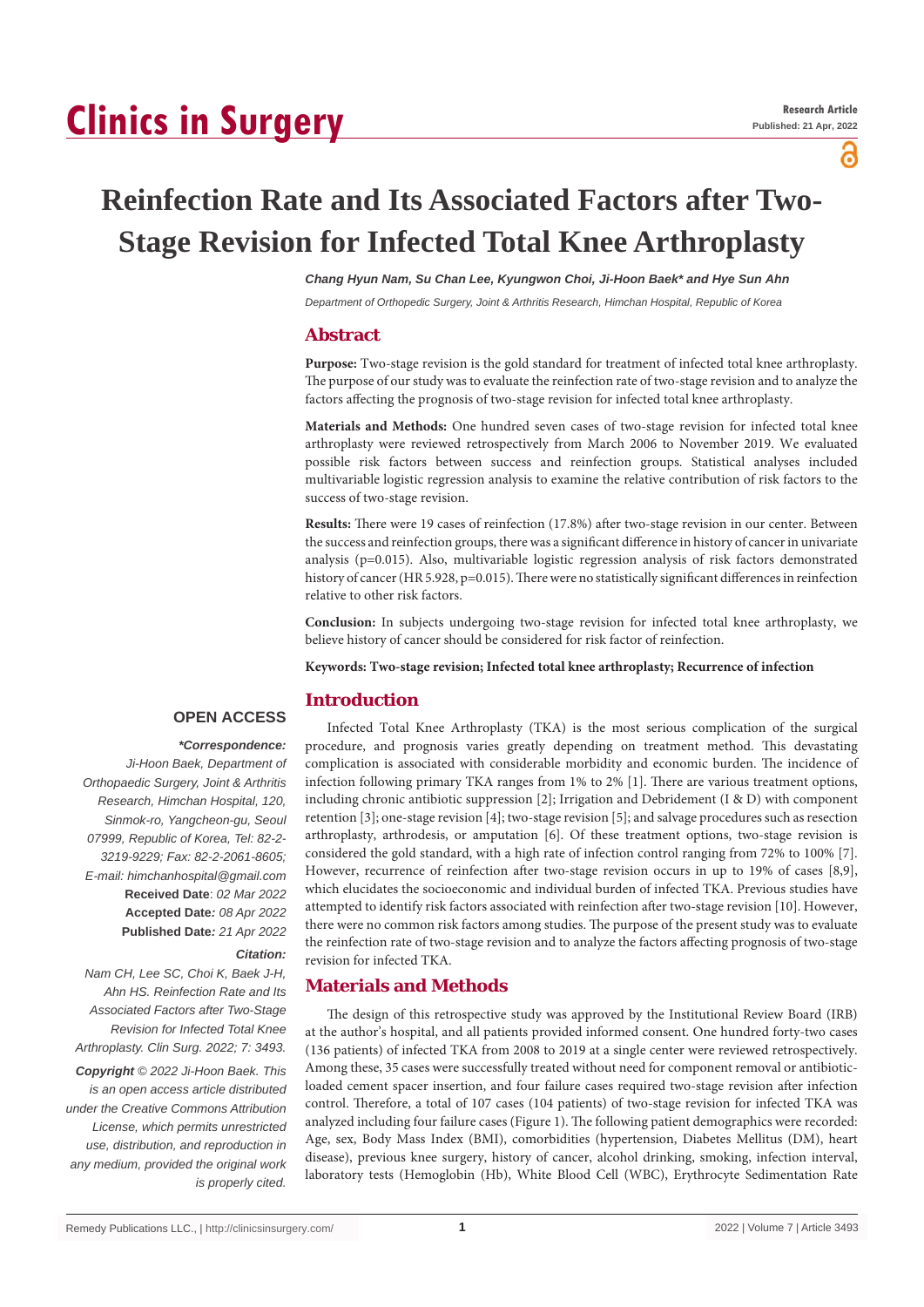

**Table 1:** Univariate analysis results for demographic characteristics of infected total knee arthroplasty patients.

| Variable                                       | All patients<br>$(n=107)$ | Reinfection group (n=19) | Non-reinfection group (n=88) | p-value        |
|------------------------------------------------|---------------------------|--------------------------|------------------------------|----------------|
| Age at revision TKA (years)                    | 70.6 (52-83)              | 70.5 (52-80)             | 70.5 (54-83)                 | 0.977          |
| Sex <sup>*</sup>                               |                           |                          |                              | >0.999         |
| Male                                           | 19 (17.8%)                | $3(15.8\%)$              | 16 (18.2%)                   |                |
| Female                                         | 88 (82.2%)                | 16 (84.2%)               | 72 (81.8%)                   |                |
| BMI (kg/m <sup>2)*</sup>                       | 25.6 (18.3-38.3)          | 25.4 (18.3-32.0)         | 25.7 (19.5-38.3)             | 0.804          |
| Hypertension*                                  | 73 (68.2%)                | 15 (78.9%)               | 58 (65.9%)                   | 0.268          |
| Diabetes mellitus*                             | 29 (27.1%)                | 6(31.6%)<br>23 (26.1%)   |                              | 0.628          |
| Heart disease*                                 | 3(2.8%)                   | $1(5.3\%)$               | 2(2.3%)                      | 0.447          |
| Previous knee surgery*                         | 15 (14.0%)                | 2(10.5%)                 | 13 (14.8%)                   | >0.999         |
| Cancer*                                        | 10 (9.3%)                 | 5(26.3%)                 | 5(5.7%)                      | 0.015          |
| Alcohol drinking*                              | $2(1.9\%)$                | 0(0)                     | 2(2.3%)                      | >0.999         |
| Smoking*                                       | 5(4.7%)                   | 0(0)                     | 5(5.7%)                      | 0.583          |
| Time from primary TKA to infection (m)         | 34.3 (0-183)              | 39.3 (1-141)             | 33.2 (0-183)                 | 0.541          |
| Time from infection to implant removal (w)     | 20.7 (0-313)              | $10.4(0-52)$             | 23.0 (0-313)                 | 0.330          |
| Time from implant removal to revision TKA (w)  | $6.2(2-19)$               | $6.9(4-11)$              | $6.1(2-19)$                  | 0.197          |
| Time from revision TKA to reinfection (m)      |                           | $15.0(0-61)$             |                              | $\blacksquare$ |
| Time from revision TKA to latest follow-up (m) | 54.7 (0-151)              | 62.0 (7-123)             | 53.1 (0-151)                 | 0.316          |
| Preoperative primary TKA, CRP                  | $0.23(0.03-1.42)$         | $0.25(0.03-1.37)$        | $0.17(0.03 - 1.42)$          | 0.945          |
| Preoperative primary TKA, WBC                  | $7.6(4.4-15.5)$           | $7.9(4.8-12.8)$          | $7.6(4.4-15.5)$              | 0.684          |
| Preoperative primary TKA, Hb                   | 13.3 (10.3-16.1)          | 13.0 (10.3-15.4)         | 13.4 (10.8-16.1)             | 0.209          |
| Preoperative primary TKA, ESR                  | $22.5(3-80)$              | 20.83 (10-38)            | $21.5(3-80)$                 | 0.813          |
| Infected TKA, CRP                              | $8.50(0.1-43.6)$          | $8.7(0.4-29.2)$          | $8.45(0.1-43.6)$             | 0.341          |
| Infected TKA, WBC                              | $9.8(3.9-21.7)$           | $9.1(3.9-19.9)$          | $9.9(5.1 - 21.7)$            | 0.289          |
| Infected TKA, Hb                               | 11.7 (8.8-16.7)           | 11.4 (9-14.4)            | 11.8 (8.8-16.7)              | 0.312          |
| Infected TKA, ESR                              | 69.8 (2-121)              | 80.3 (13-112)            | 67.1 (2-121)                 | 0.921          |
| Revision TKA, tourniquet time (m)              | $90.0(45-180)$            | 88.9 (45-110)            | 90.3 (45-180)                | 0.851          |
| Type of microorganism*                         |                           |                          |                              | 0.630          |
| <b>MRSA</b>                                    | 4(3.7%)                   | 1(5.3%)                  | $3(3.4\%)$                   |                |
| DTT                                            | 13 (12.1%)                | $3(15.8\%)$              | 10 (11.4%)                   |                |
| ETT                                            | 90 (84.1%)                | 15 (78.9%)               | 75 (85.2%)                   |                |

\* The values are given as number with percentage in parentheses

**Abbreviations:** TKA: Total Knee Arthroplasty; BMI: Body Mass Index; CRP: C-Reactive Protein; WBC: White Blood Cell; Hb: Hemoglobin; ESR: Erythrocyte Sedimentation Rate; MRSA: Methicillin-Resistant *Staphylococci aureus*; DTT: Difficult to Treat; ETT: Easy to Treat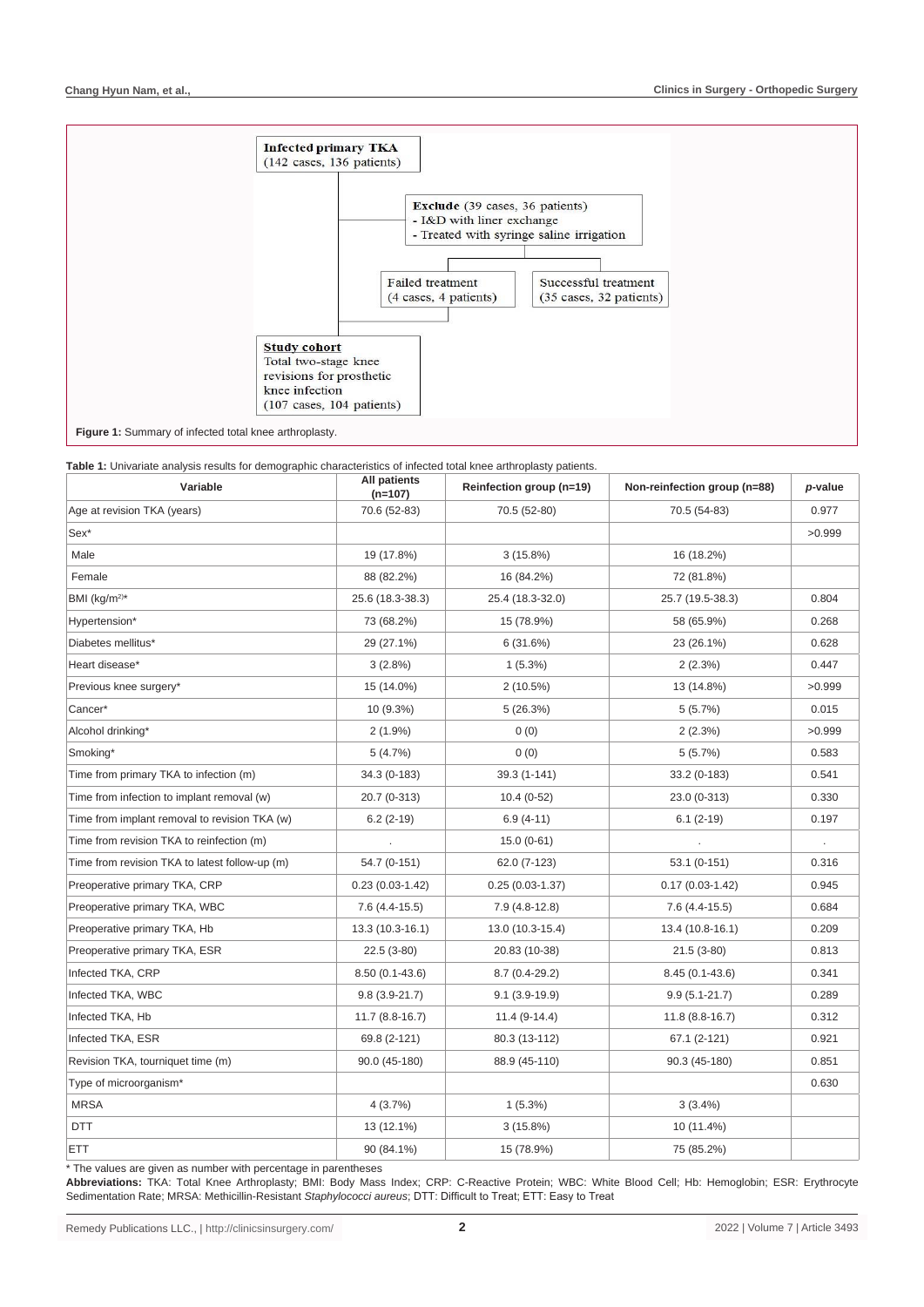#### **Chang Hyun Nam, et al.,**

**Table 2:** Multivariable logistic regression analysis of the relative contribution of each variable to reinfection after two-stage revision total knee arthroplasty**.**

| Variable                                      | <b>Hazard ratio</b> | 95% Confidence interval | p-value |
|-----------------------------------------------|---------------------|-------------------------|---------|
| Age at revision TKA (years)                   | 0.981               | $0.911 - 1.055$         | 0.608   |
| Sex, male                                     | 0.843               | $0.219 - 3.244$         | >0.999  |
| BMI (kg/m <sup>2)</sup>                       | 0.976               | $0.842 - 1.131$         | 0.749   |
| Hypertension                                  | 1.939               | $0.591 - 6.361$         | 0.268   |
| Diabetes mellitus                             | 1.304               | $0.443 - 3.832$         | 0.628   |
| Heart disease                                 | 2.388               | $0.205 - 27.780$        | 0.447   |
| Previous knee surgery                         | 0.678               | $0.139 - 3.292$         | >0.999  |
| Cancer                                        | 5.928               | 1.517 - 23.160          | 0.015   |
| Alcohol drinking                              | 0.819               | $0.748 - 0.896$         | >0.999  |
| Smoking                                       | 0.813               | $0.741 - 0.892$         | 0.583   |
| Time from primary TKA to infection (m)        | 1.003               | $0.992 - 1.014$         | 0.567   |
| Time from infection to implant removal (w)    | 0.987               | $0.965 - 1.010$         | 0.289   |
| Time from implant removal to revision TKA (w) | 1.122               | $0.936 - 1.345$         | 0.210   |
| Preoperative primary TKA, CRP                 | 0.770               | $0.171 - 3.465$         | 0.734   |
| Preoperative primary TKA, WBC                 | 1.037               | $0.827 - 1.302$         | 0.748   |
| Preoperative primary TKA, Hb                  | 0.728               | $0.472 - 1.122$         | 0.151   |
| Preoperative primary TKA, ESR                 | 0.994               | $0.957 - 1.032$         | 0.764   |
| Infected TKA, CRP                             | 1.003               | $0.951 - 1.058$         | 0.902   |
| Infected TKA, WBC                             | 0.920               | $0.783 - 1.080$         | 0.310   |
| Infected TKA, Hb                              | 0.817               | $0.578 - 1.156$         | 0.255   |
| Infected TKA, ESR                             | 1.001               | $0.984 - 1.018$         | 0.866   |
| Revision TKA, tourniquet time (m)             | 0.997               | $0.976 - 1.019$         | 0.820   |

**Abbreviations:** TKA: Total Knee Arthroplasty; BMI: Body Mass Index; CRP: C-Reactive Protein; WBC: White Blood Cell; Hb: Hemoglobin; ESR: Erythrocyte Sedimentation Rate



(ESR), C-Reactive Protein (CRP)), operation tourniquet time, and type of microorganism. The types of organisms were 1) Methicillin-Resistant *Staphylococci aureus* (MRSA); 2) "Difficult to Treat" (DTT) organisms including quinolone-resistant gram-negative bacteria, rifampicin-resistant *Staphylococcus*, *Enterococcus*, and *Candida*; and 3) all other organism summarized as "Easy to Treat" (ETT) including anaerobic bacteria, gram-negative bacteria, culture-negative infection, coagulase-negative *Staphylococcus*, polymicrobial infection, *Staphylococci aureus*, and streptococci [11,12]. The diagnosis of periprosthetic joint infection prior to two-

stage revision was confirmed when at least three of the following criteria were met: 1) CRP>1 mg/dl; 2) ESR>30 mm/h; 3) positive culture from joint aspirate; 4) pus at operation; and 5) positive intraoperative culture [13]. Two-stage revision consisted of removal of all prosthetic components, insertion of a vancomycin-impregnated cement (2 g vancomycin per 40 g cement) articulating spacer, and delayed reimplantation. After the first stage, patients underwent physiotherapy to encourage passive knee movement and preserve quadriceps strength. Delayed reimplantation was performed when the wound was healthy and the patient was clinically stable with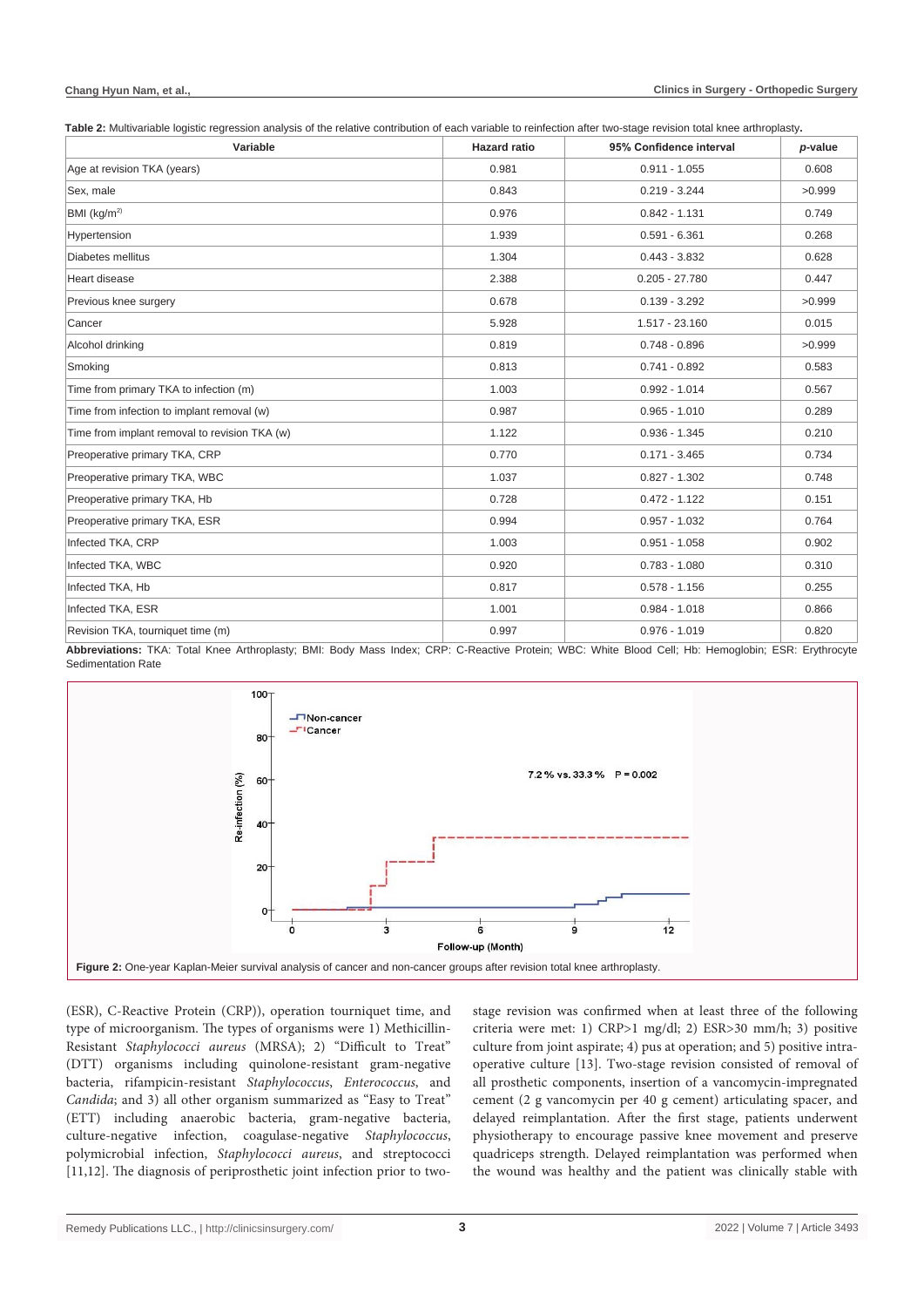| <b>Patient</b><br>No. | Age at<br>revision<br><b>TKA/sex</b> | BMI (kg/<br>m <sup>2</sup> | <b>HT/DM/others</b>                 | Cancer                                                       | <b>Time</b><br>from<br>primary<br><b>TKA</b> to<br>infection<br>(m) | Time<br>from<br>infection<br>to<br>implant<br>removal<br>(w) | Time<br>from<br>implant<br>removal<br>to<br>revision<br>TKA (w) | <b>Time from</b><br>revision<br>TKA to<br>reinfection<br>(m) | <b>Time</b><br>from<br>revision<br><b>TKA</b> to<br>latest<br>follow-<br>up(m) | Type of<br>microorganism<br>at infection               | Type of<br>microorganism<br>at reinfection       | <b>Treatment of</b><br>reinfection |
|-----------------------|--------------------------------------|----------------------------|-------------------------------------|--------------------------------------------------------------|---------------------------------------------------------------------|--------------------------------------------------------------|-----------------------------------------------------------------|--------------------------------------------------------------|--------------------------------------------------------------------------------|--------------------------------------------------------|--------------------------------------------------|------------------------------------|
| 1                     | 60/F                                 | 24.5                       | Yes/Yes/No                          | Uterine cancer<br>(TAH), 13<br>years ago                     | 12                                                                  | $\mathbf{1}$                                                 | $\overline{7}$                                                  | 0                                                            | 91                                                                             | No growth                                              | Hafnia alvei                                     | Antimicrobial<br>therapy           |
| $\overline{2}$        | 72/M                                 | 19.5                       | Yes/No/Tuberculosis                 | No                                                           | 11                                                                  | $\mathbf{1}$                                                 | 9                                                               | 2                                                            | 122                                                                            | Staphylococcus<br>aureus                               | No growth                                        | Antimicrobial<br>therapy           |
| 3                     | 71/F                                 | 26.1                       | Yes/Yes/Angina                      | Gastric cancer<br>(subtotal<br>qastrectomy),<br>16 years ago | 27                                                                  | 5                                                            | 8                                                               | $\mathbf{1}$                                                 | 10                                                                             | Staphylococcus<br>aureus                               | No growth                                        | Antimicrobial<br>therapy           |
| $\overline{4}$        | 65/F                                 | 26.6                       | Yes/No/Tuberculosis                 | No                                                           | 9                                                                   | 12                                                           | 11                                                              | 41                                                           | 123                                                                            | Coagulase<br>negative<br>Staphylococcus                | No growth                                        | re-revision TKA                    |
| 5                     | 79/F                                 | 24.1                       | Yes/Yes/No                          | No                                                           | 22                                                                  | 8                                                            | $\overline{7}$                                                  | 34                                                           | 88                                                                             | No growth                                              | No growth                                        | 1 & D                              |
| 6                     | 73/M                                 | 26.9                       | Yes/Yes/No                          | Colorectal<br>cancer<br>(cured), 5<br>years ago              | 3                                                                   | $\overline{c}$                                               | 5                                                               | 43                                                           | 99                                                                             | Streptococcus<br>pyogenes                              | No growth                                        | 1 & D                              |
| $\overline{7}$        | 62/F                                 | 27.6                       | No/No/No                            | No                                                           | 3                                                                   | 52                                                           | $\overline{4}$                                                  | $\mathbf 0$                                                  | 93                                                                             | No growth                                              | No growth                                        | re-revision TKA                    |
| 8                     | 74/F                                 | 25.4                       | No/No/No                            | No                                                           | 3                                                                   | 40                                                           | $\overline{4}$                                                  | 61                                                           | 91                                                                             | No growth                                              | No growth                                        | re-revision TKA                    |
| 9                     | 75/F                                 | 28.8                       | No/No/No                            | No                                                           | 29                                                                  | $\mathbf{1}$                                                 | $\overline{4}$                                                  | 13                                                           | 76                                                                             | No growth                                              | Escherichia coli                                 | Antimicrobial<br>therapy           |
| 10                    | 79/F                                 | 18.3                       | Yes/Yes/Cerebrovascular<br>accident | No                                                           | 60                                                                  | $\sqrt{2}$                                                   | 6                                                               | 22                                                           | 39                                                                             | Escherichia coli                                       | No growth                                        | re-revision TKA                    |
| 11                    | 69/F                                 | 29.6                       | Yes/Yes/No                          | No                                                           | $\mathbf{1}$                                                        | $\overline{c}$                                               | 10                                                              | $\ensuremath{\mathsf{3}}$                                    | 63                                                                             | No growth                                              | No growth                                        | re-revision TKA                    |
| 12                    | 78/F                                 | 23.4                       | Yes/No/No                           | No                                                           | 137                                                                 | 39                                                           | $\overline{4}$                                                  | $\mathbf 0$                                                  | 36                                                                             | No growth                                              | No growth                                        | Antimicrobial<br>therapy           |
| 13                    | 56/F                                 | 24.6                       | No/Yes/No                           | No                                                           | 34                                                                  | 13                                                           | $\overline{7}$                                                  | 37                                                           | 42                                                                             | Staphylococcus<br>aureus                               | No growth                                        | Transfer,<br>f/u loss              |
| 14                    | 75/F                                 | 27.9                       | Yes/Yes/No                          | No                                                           | 24                                                                  | 0                                                            | 5                                                               | $\mathsf 0$                                                  | 67                                                                             | Achromobacter<br>xylosoxidans<br>subsp<br>xylosoxidans | No growth                                        | re-revision TKA                    |
| 15                    | 75/F                                 | 22.2                       | Yes/Yes/Cardiac<br>insufficiency    | No                                                           | 141                                                                 | $\mathbf{1}$                                                 | 11                                                              | 5                                                            | 65                                                                             | No growth                                              | No growth                                        | re-revision TKA                    |
| 16                    | 52/F                                 | 32.0                       | Yes/Yes/No                          | No                                                           | 3                                                                   | 5                                                            | 6                                                               | $\boldsymbol{9}$                                             | 40                                                                             | Candida albicans                                       | No growth                                        | Transfer, f/u<br>loss              |
| 17                    | 74/F                                 | 27.4                       | Yes/No/No                           | Uterine cancer<br>$(cured)$ , 6<br>years ago                 | 32                                                                  | $\mathbf{1}$                                                 | 5                                                               | 8                                                            | 12                                                                             | No growth                                              | Streptococcus<br>dysgalactiae ssp<br>equisimilis | 1 & D                              |
| 18                    | 80/M                                 | 19.8                       | Yes/No/No                           | Gastric cancer<br>(subtotal<br>gastrectomy),<br>20 years ago | 129                                                                 | 9                                                            | 11                                                              | 6                                                            | 18                                                                             | No growth                                              | No growth                                        | Antimicrobial<br>therapy           |
| 19                    | 73/F                                 | 27.9                       | Yes/No/No                           | No                                                           | 66                                                                  | $\overline{2}$                                               | $\overline{7}$                                                  | $\mathbf{1}$                                                 | $\overline{7}$                                                                 | No growth                                              | No growth                                        | Antimicrobial<br>therapy           |

**Table 3**: Summary of reinfection after two-stage revision total knee arthroplasty cases.

**Abbreviations:** TKA: Total Knee Arthroplasty; BMI: Body Mass Index; HT: Hypertension; DM: Diabetes Mellitus; F: Female; M: Male; TAH: Total Abdominal Hysterectomy; I & D: Irrigation and Debridement; f/u: follow-up

normal CRP. Clinical and radiological data from all patients who underwent joint replacement were collected retrospectively from the joint registries of our institutions. Patients had been examined before surgery and at six weeks, six months, and one year after surgery and yearly thereafter. Reinfection was diagnosed by clinical signs, blood work (ESR and CRP), and positive culture of synovial aspiration. The mean follow-up period after revision TKA was 62.0 (7 to 123) months. In the reinfection group, 16 patients were females, three patients were male, and the mean age was 70.5 (52 to 80) years. The mean time from revision TKA to diagnosis of reinfection was 15.0 (0 to 61) months. We evaluated possible risk factors between success and reinfection groups. Differences in continuous variables between the two groups were evaluated using the unpaired t-test or Mann-Whitney rank test. The data are shown as mean (minimummaximum). For discrete variables, differences are shown as count and percentage and analyzed with reinfection occurred over 15 years of follow-up. Multivariate logistic regression analysis was used to assess the independent impact factor for reinfection. A two-tailed p-value <0.05 was considered statistically significant.

### **Results**

There were 19 cases of reinfection (17.8%) after two-stage revision in our center. Three patients were treated by I & D, and seven patients underwent a two-stage re-revision TKA. Seven patients who were in poor physical condition or refused additional surgical procedures were treated with antimicrobial therapy, and two cases were lost to follow-up. The lost to follow-up patients did not visit the hospital directly, but their condition was checked by telephone interview. The demographic characteristics and univariate analysis of infected TKA patients are shown in Table 1. The mean durations from primary TKA to infection and from infection to implant removal in all patients were 34.3 (0 to 183) months and 20.7 (0 to 313) weeks, respectively. The mean time from revision to reinfection in the reinfection group was 15.0 (0 to 61) months. Between the reinfection and success groups, age, sex, and BMI were similar, and there were no significant differences in hypertension, DM, heart disease, previous knee surgery, alcohol drinking, smoking, time from TKA to infection, time from infection to implant removal, time from implant removal to revision interval, time from revision to latest follow up, preoperative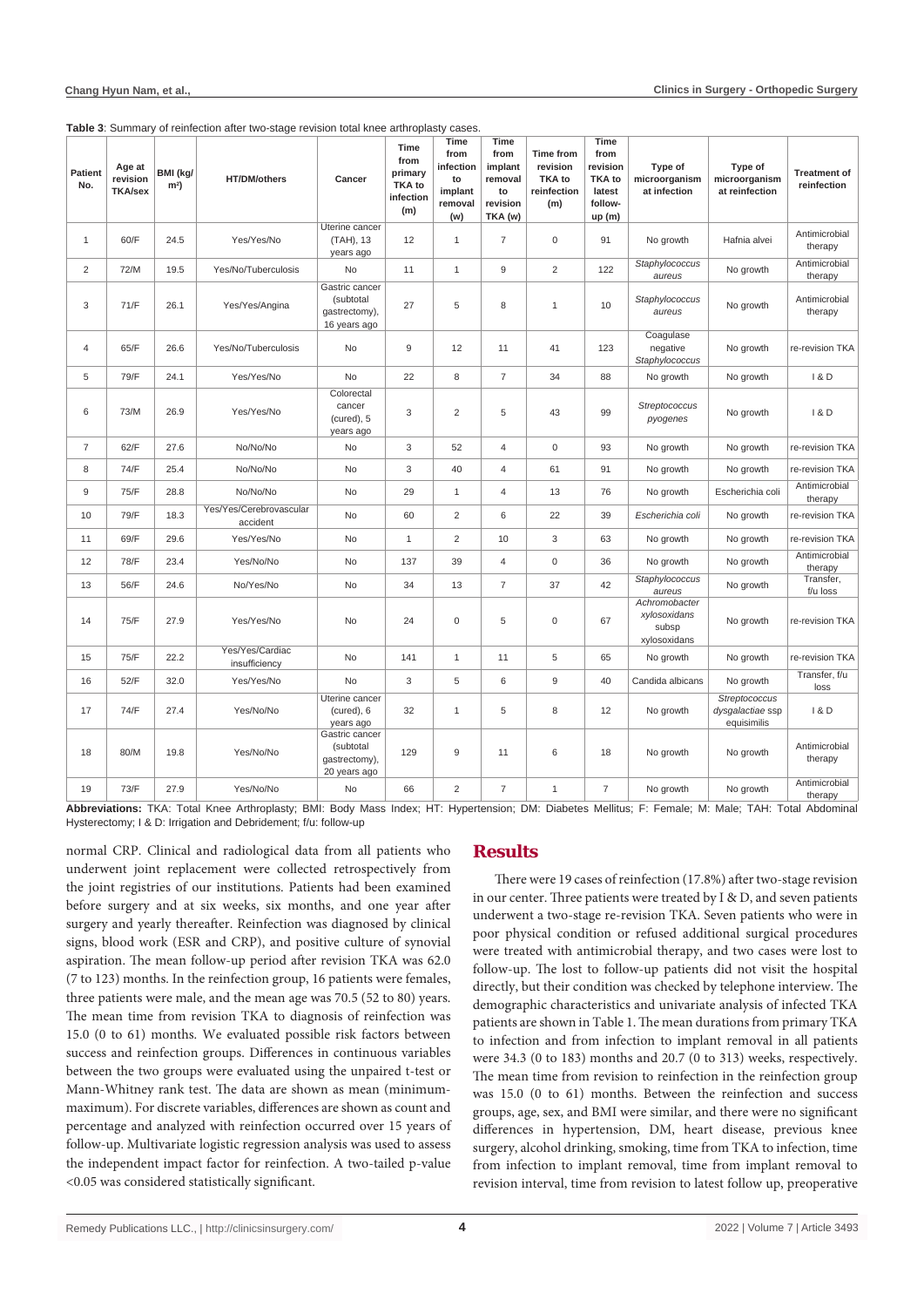primary TKA lab values (CRP, WBC, Hb, and ESR), infected TKA lab values (CRP, WBC, Hb, and ESR), revision TKA tourniquet time, and type of microorganism (MRSA, DTT, and ETT). The only significant difference was history of cancer (*p*=0.015), which remained significant in multivariable logistic regression analysis (HR 5.928, *p*=0.015) (Table 2). There were no statistically significant differences in reinfection relative to other risk factors. In 19 reinfection cases, those with cancer had a final follow-up period of 3 to 99 months, and those without had a final follow-up period of 0 to 157 months. There was a total of 10 cancer patients: Five were reinfected and five were observed without reinfection. In the reinfection-cancer group, there were two uterine cancers, two gastric cancers, and one colorectal cancer (Table 3). Figure 2 depicts the cumulative survival rates between the cancer and non-cancer groups during a one-year period. There was a significantly higher chance that subjects in the cancer group were reinfected within one year compared to that in subjects in the non-cancer group (33.3% *vs.* 7.2%, p=0.002).

#### **Discussion**

Infection remains one of the most serious complications of TKA. Two-stage revision is the standard treatment of infected TKA and seems to eradicate infection and provide a functional outcome. This case-control study aimed to evaluate the reinfection rate of two-stage revision and to analyze the factors affecting prognosis of two-stage revision for infected TKA. The most important finding of our study is that history of cancer was the only risk factor for reinfection after two-stage revision for infected TKA. There was a significantly higher chance that a subject with cancer would be reinfected within one year than a subject without. To find out the cause of this result, it is necessary to check the recurrence of cancer or immunotherapy, chemotherapy and radiotherapy in the cancer group. In our study, there were 19 cases of reinfection (17.8%) after two-stage revision. This is similar to previous studies that showed a 10% to 12% incidence of reinfection after two-stage revision [14,15]. Several studies have reported risk factors and reinfection rate of two-stage revision for infected TKA. Sabry et al. reported the following as preoperative predictors of failure following two-stage revision: Duration of symptoms, time from index surgery, number of previous surgeries, high markers of inflammation levels (CRP, ESR, and peripheral WBC count), lower hemoglobin and hematocrit, need for soft tissue coverage, time to reimplantation, previous infection in the same joint, higher the American Society of Anesthesiologists (ASA) score, DM, anemia, heart disease, and infection with a gram-negative organism in the absence of malignancy [16]. Kubista reported chronic lymphedema, revision between resection and definitive reimplantation, and intravenously administered cefazolin as the strongest positive predictors of treatment failure [17]. Fashingbauer et al. reported revision during or after a two-stage exchange, number of surgeries, and alcohol abuse as risk factors for recurrence, and that recurrence rates did not differ among organisms [10]. Fehring reported repeat two-stage exchange arthroplasty for periprosthetic knee infection is dependent on host grade (Musculoskeletal Infection Society, MSIS) [18]. Also, Vadiee found a higher incidence of failure in those patients with poor general health based on MSIS score, inadequate soft tissue envelope and resistant bacteria [19]. Kao reported that low periprosthetic knee joint infection rates and high 5-year relative survive rates indicate the feasibility of TKA in cancer patients despite a higher mortality rate in the first year following TKA [20]. Previous studies attempted to identify risk factors associated with reinfection after two-stage revision [10,17]. However, little information is available concerning

the prognosis and risk factors in reinfection after two-stage revision for infected TKA. In this study, that undergoing revision operation for infected TKA with history of cancer (10 patients) showed a relatively high re-infection rate of 50% (5 patients). This result seems similar to host grade MSIS of previous studies, but the strength of our study is to identify the history of cancer as a risk factor. Assessment of a total knee arthroplasty patient with a history of cancer should start with a thorough review of cancer with an emphasis on treatment modalities, dosages, and timing of treatments. The patient's medication profile should also be examined for potential medication interactions. The most effective way to reduce complications is to make sure that patient is in optimal health before the surgery is scheduled. Surgeons should not hesitate to delay elective joint arthroplasty in the event that the patient's condition is yet to be optimized [21]. This study had some limitations. First, it was retrospectively designed and may have introduced bias when data were not accurately reported in the medical chart. In particular, medical history was recorded through patient statements. Second, in the cancer group, we could not assess cancer recurrence or immunosuppressant use during the follow-up period. Third, we could not analyze antibiotics used due to individualization of treatment regimens without a standardized protocol. Fourth, the finding that there was no organism-dependent difference in reinfection after two-stage revision conflicts with the current literature [22-24]. One possible reason for this discrepancy is that our study had an insufficient number of cases to achieve adequate power analyses. Nevertheless, our study says that history of cancer might be especially important among systemic host compromising factors and significantly higher chance that subjects in the cancer group were reinfected within one year compared to that in subjects in the non-cancer group.

In conclusion, patients with identified history of cancer undergoing revision operation for infected TKA showed worse outcomes. Therefore, staged revision arthroplasty in patients with history of cancer should be closely observed to minimize re-infection, and these patients should be informed of the high probability of infection.

#### **References**

- 1. [Kurtz SM, Ong KL, Lau E, Bozic KJ, Berry D, Parvizi J. Prosthetic joint](https://pubmed.ncbi.nlm.nih.gov/19669386/)  [infection risk after TKA in the Medicare population. Clin Orthop Relat](https://pubmed.ncbi.nlm.nih.gov/19669386/)  [Res. 2010;468\(1\):52-6.](https://pubmed.ncbi.nlm.nih.gov/19669386/)
- 2. [Garvin KL, Cordero GX. Infected total knee arthroplasty: Diagnosis and](https://pubmed.ncbi.nlm.nih.gov/18399594/)  [treatment. Instr Course Lect. 2008;57:305-15.](https://pubmed.ncbi.nlm.nih.gov/18399594/)
- 3. [Deirmengian C, Greenbaum J, Lotke PA, Booth RE, Jr., Lonner JH.](https://pubmed.ncbi.nlm.nih.gov/14560406/)  [Limited success with open debridement and retention of components in](https://pubmed.ncbi.nlm.nih.gov/14560406/)  the treatment of acute *Staphylococcus aureus* [infections after total knee](https://pubmed.ncbi.nlm.nih.gov/14560406/)  [arthroplasty. J Arthroplasty. 2003;18:22-6.](https://pubmed.ncbi.nlm.nih.gov/14560406/)
- 4. [Silva M, Tharani R, Schmalzried TP. Results of direct exchange or](https://pubmed.ncbi.nlm.nih.gov/12439250/)  [debridement of the infected total knee arthroplasty. Clin Orthop Relat Res.](https://pubmed.ncbi.nlm.nih.gov/12439250/)  [2002;404:125-31.](https://pubmed.ncbi.nlm.nih.gov/12439250/)
- 5. [Durbhakula SM, Czajka J, Fuchs MD, Uhl RL. Antibiotic-loaded](https://pubmed.ncbi.nlm.nih.gov/15343539/)  [articulating cement spacer in the 2-stage exchange of infected total knee](https://pubmed.ncbi.nlm.nih.gov/15343539/)  [arthroplasty. J Arthroplasty. 2004;19:768-74.](https://pubmed.ncbi.nlm.nih.gov/15343539/)
- 6. [Leone JM, Hanssen AD. Management of infection at the site of a total knee](https://pubmed.ncbi.nlm.nih.gov/16224857/)  [arthroplasty. J Bone Joint Surg Am. 2005;87:2335-48.](https://pubmed.ncbi.nlm.nih.gov/16224857/)
- 7. [Lee JK, Choi CH. Two-stage reimplantation in infected total knee](https://pubmed.ncbi.nlm.nih.gov/22503405/)  [arthroplasty using a re-sterilized tibial polyethylene insert and femoral](https://pubmed.ncbi.nlm.nih.gov/22503405/)  [component. J Arthroplasty. 2012;27\(9\):1701-6.](https://pubmed.ncbi.nlm.nih.gov/22503405/)
- 8. [Yu Q, Luo M, Wu S, Lai A, Sun Y, Hu Q, et al. Comparison of infection](https://pubmed.ncbi.nlm.nih.gov/30850888/)